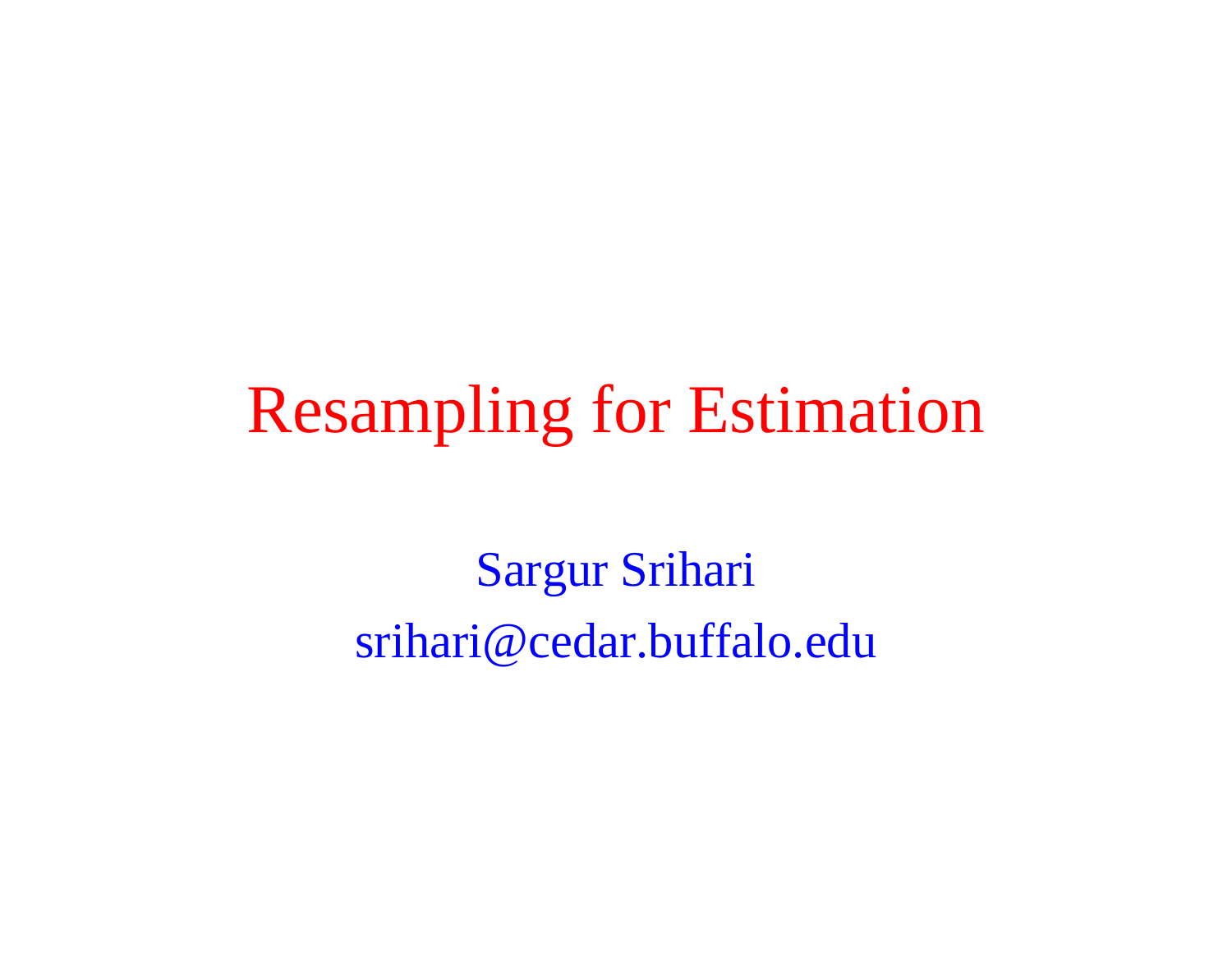# Topics

- Training, Testing and Validation
- Small sample Size Issues
- Cross-Validation
- Jackknife Estimation
- Bootstrap Estimation
- References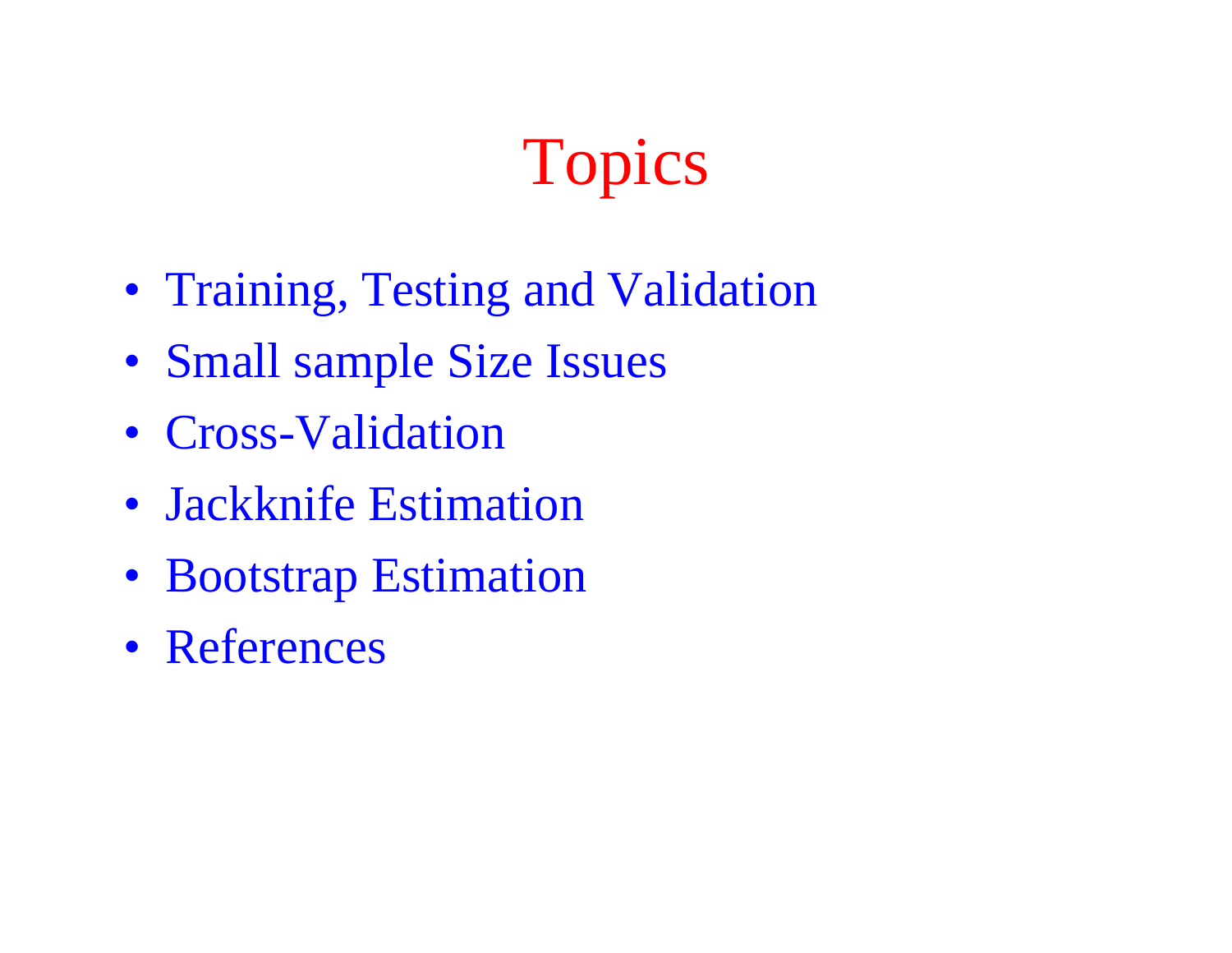## Training, Testing, Validation

- Predicting performance is the issue
- Partition data into 3 sets: Training Data, Validation Data, Test Data
- Training data is used for design
	- Determining parameters in Bayes
	- Samples used in Nearest-neighbor or SVM
	- Determining weights in a neural network using backprop
	- Determining coefficient vector in polynomial regression
- To avoid overfitting we use validation data
	- To determine no of iterations in neural network
- Final testing is done on Testing Set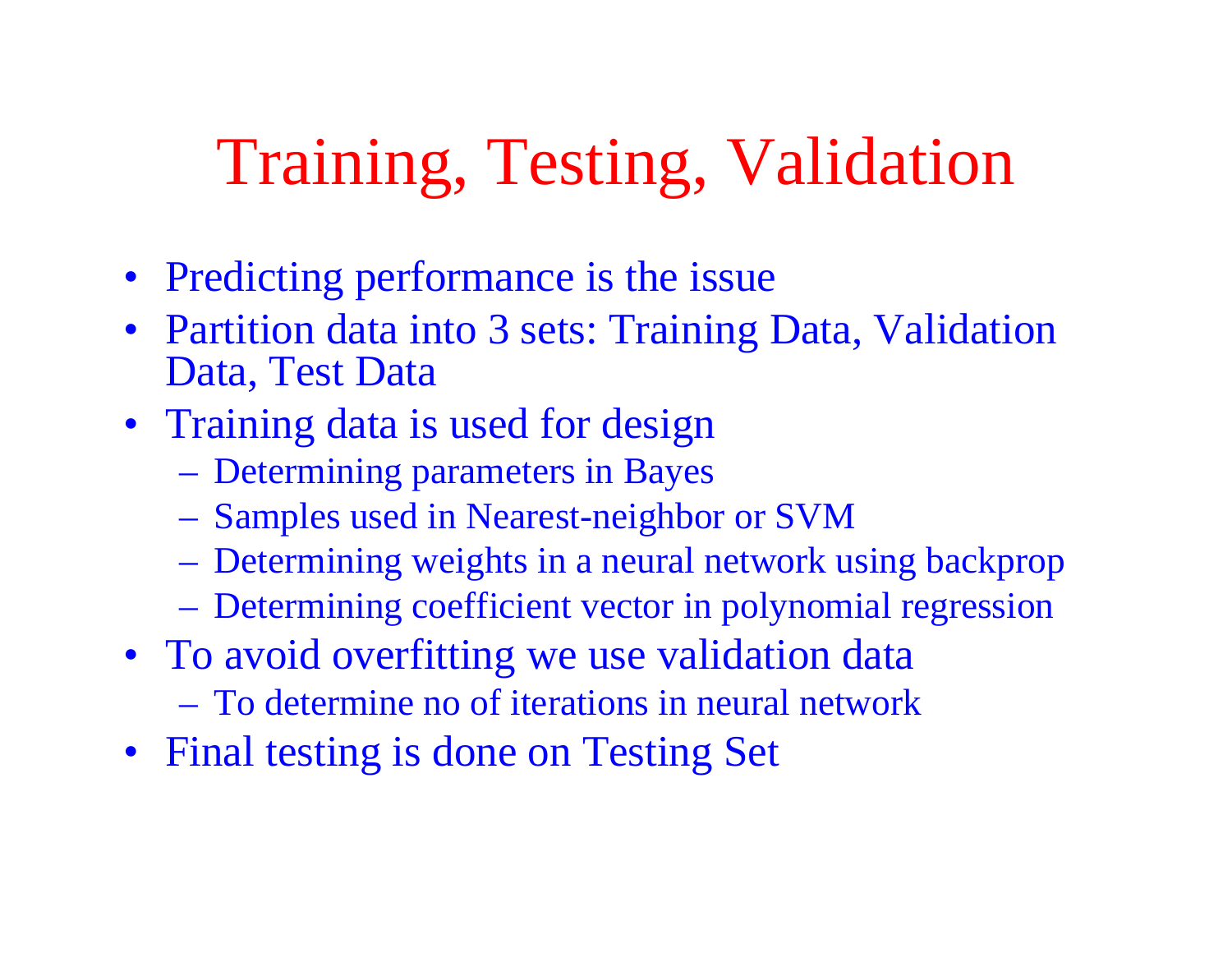### Small Sample Size Issues

- When supply of data for training and testing sets is limited
- Wish to use as much of data for training as possible
- If validation set is small will get noisy predictive performance (in regression)
- One solution to dilemma is to use cross validation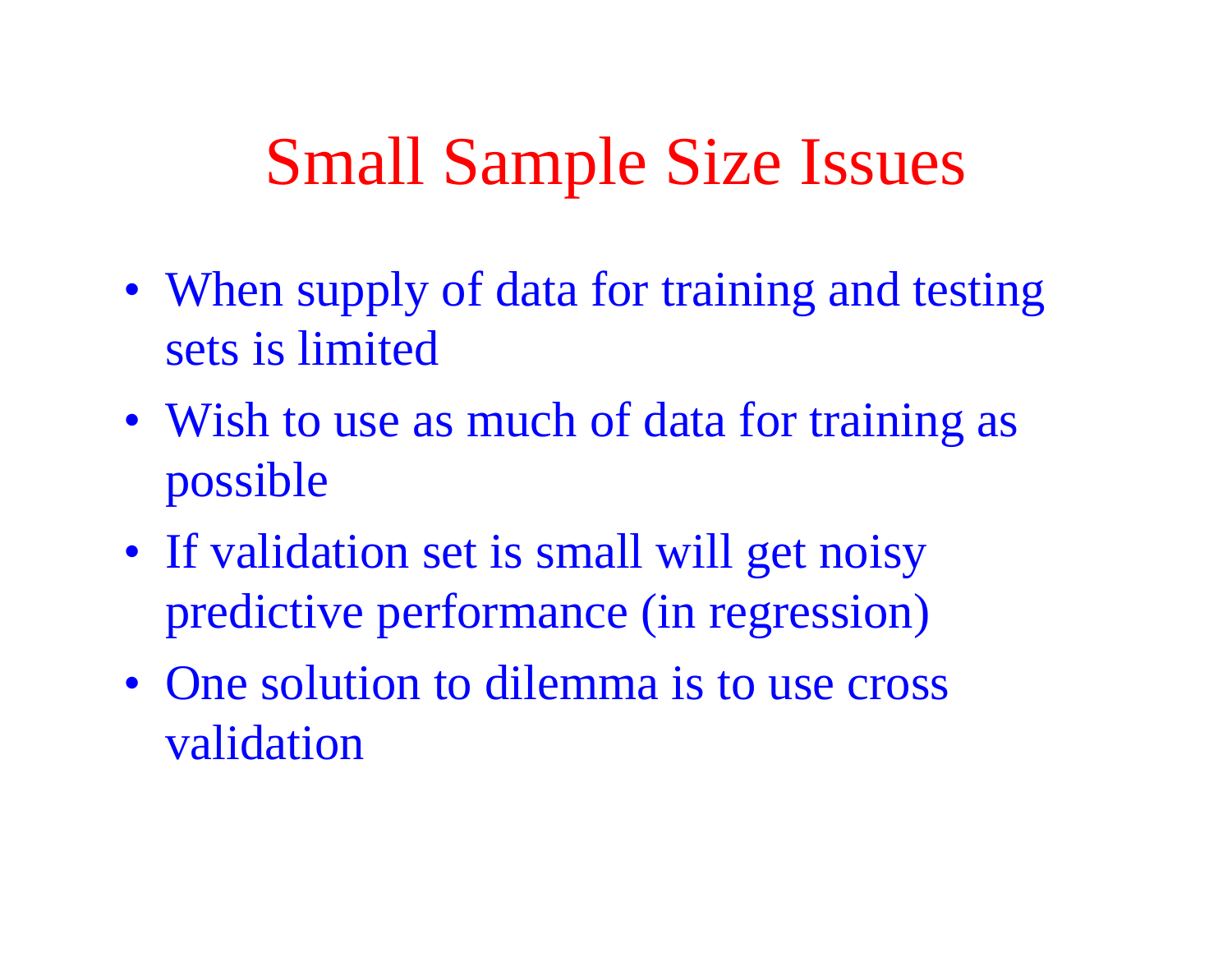### S-fold Cross Validation

| group |  |  |  |  |
|-------|--|--|--|--|
| Run 1 |  |  |  |  |
| Run 2 |  |  |  |  |
| Run 3 |  |  |  |  |
| Run 4 |  |  |  |  |

Held-out

- Data (N samples) is partitioned into S groups (here  $S=4$ )
- S-1 groups are used to train a set of models that are evaluated on the remaining group
- Repeat for all S possible choices for the held-out group
- Performance for the S runs are averaged
- When data is scarce, with S=N we get the *Leave-oneout* method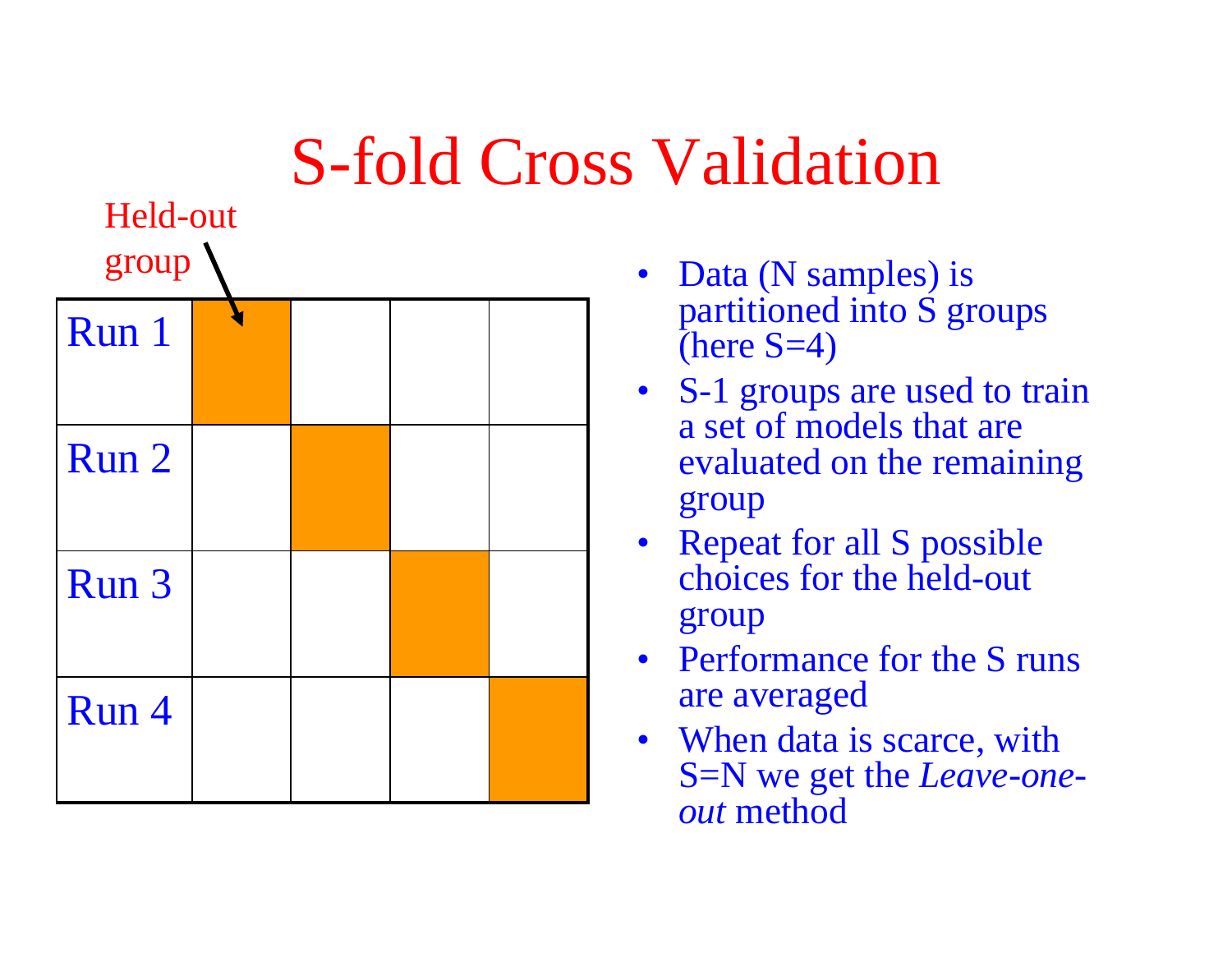### Disadvantages of Cross Validation

- Computationally Expensive
	- Number of training runs to be performed increases by a factor of S
- Multiple complexity parameters for a single model – regularization parameters
- Need measure of performance which depends on training data and does not suffer from bias due to overfitting
	- Akaike Information Criterion *ln p(D/Wml) – M*
	- Involves *best fit log-likelihood* and *M* is *no of free parameters*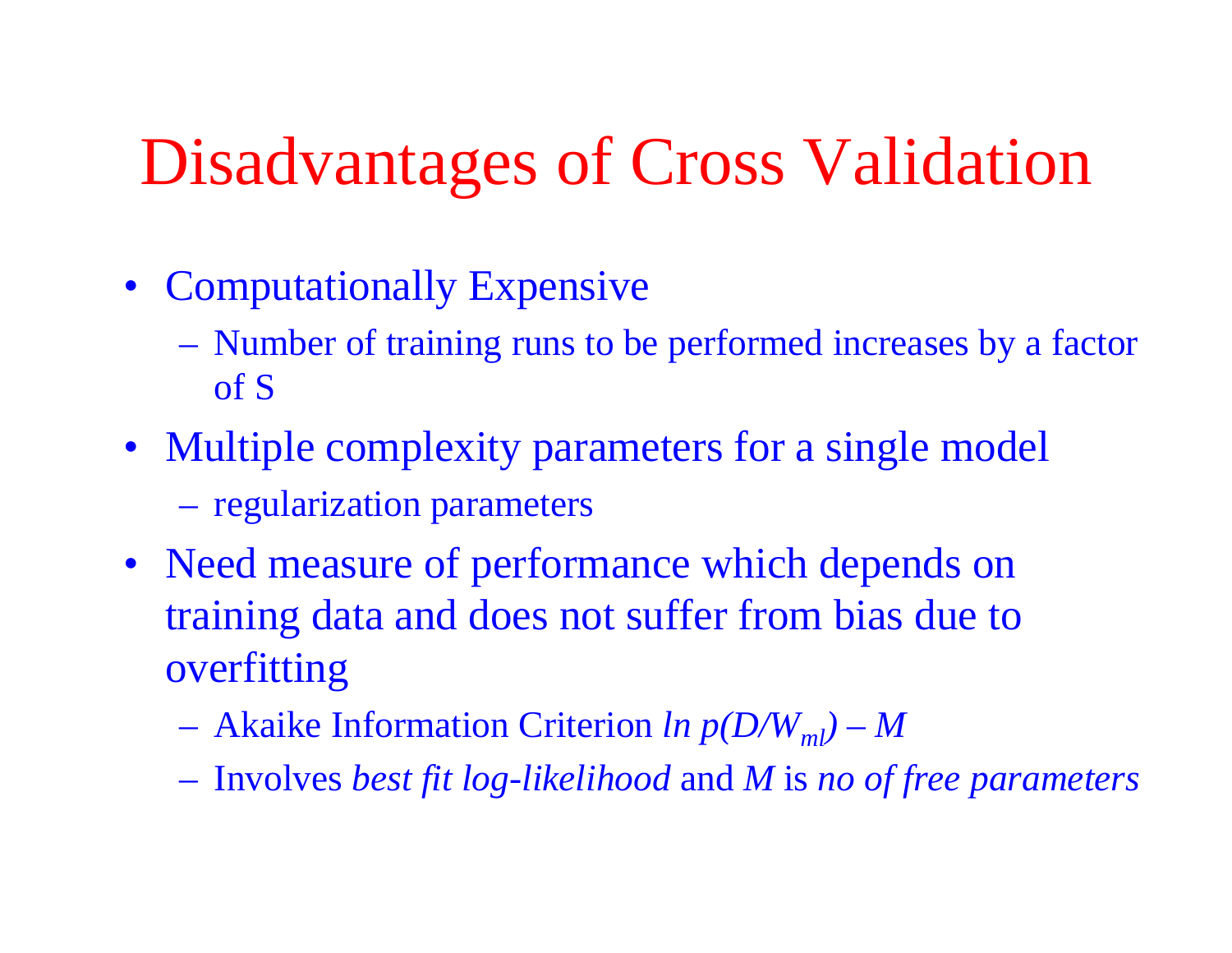#### Jackknife Estimate of Parameters

- Not same as estimating classifier accuracy
- Resampling to yield more informative estimate of a general statistic
- Standard Estimate for Mean and Jackknife estimate are the same:

Sample mean

$$
\hat{\mu} = \frac{1}{n} \sum_{i=1}^{n} x_i
$$

Leave one out mean

$$
\mu_{(i)} = \frac{1}{n-1} \sum_{j \neq i}^{n} x_i = \frac{n \mu - x_i}{n-1}
$$

∧

$$
\mu_{(.)} = \frac{1}{n} \sum_{i=1}^{n} \mu_{(i)}
$$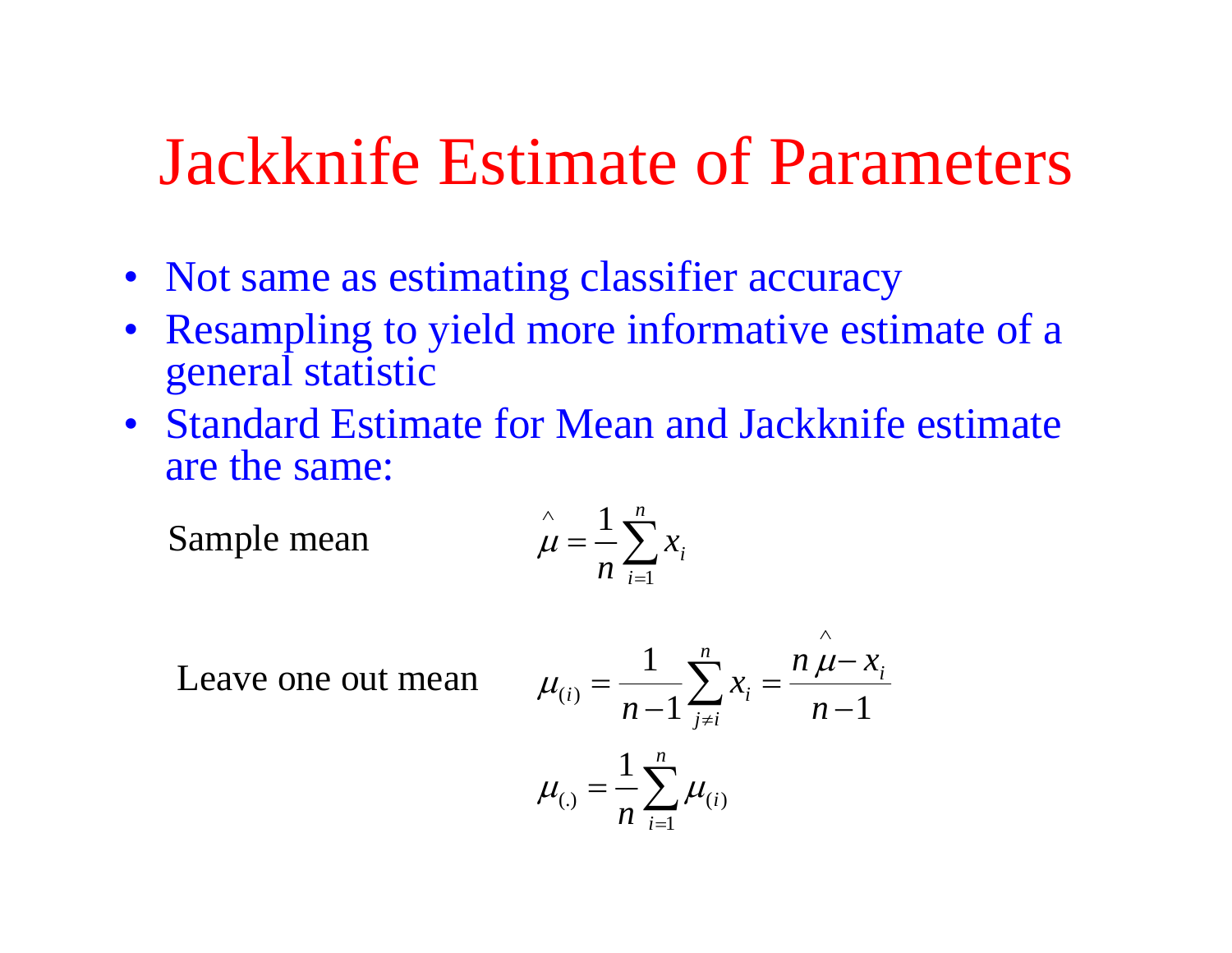#### Boot Strap Estimate of Parameters

- Bootstrap dataset is created by randomly selecting n points from the training set D
- Because D itself contains n points there is nearly always duplication of individual points in a bootstrap set
- The process is repeated B times to yield B bootstrap datasets
- The mean of the B esitmates is the estimate of the statistic